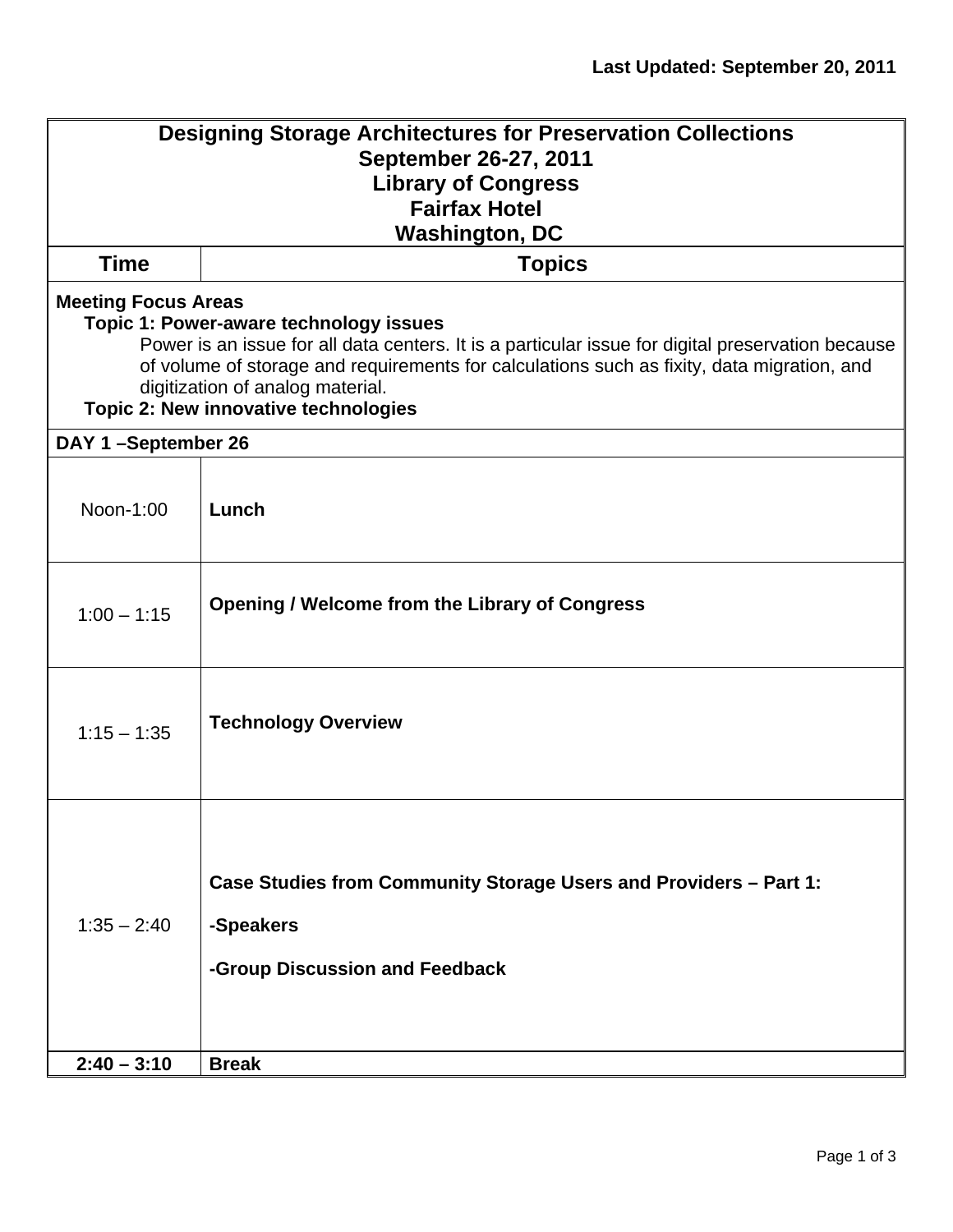| <b>Designing Storage Architectures for Preservation Collections</b> |                                                                                |  |
|---------------------------------------------------------------------|--------------------------------------------------------------------------------|--|
| September 26-27, 2011                                               |                                                                                |  |
| <b>Library of Congress</b>                                          |                                                                                |  |
| <b>Fairfax Hotel</b><br><b>Washington, DC</b>                       |                                                                                |  |
| <b>Time</b>                                                         |                                                                                |  |
|                                                                     | <b>Topics</b>                                                                  |  |
| $3:10 - 3:40$                                                       | Case Studies from Community Storage Users and Providers – Part 2:<br>-Speakers |  |
|                                                                     | -Group Discussion and Feedback                                                 |  |
| $3:40 - 4:40$                                                       | <b>Power-aware Storage Technologies - Part 1:</b>                              |  |
|                                                                     | -Speakers<br>-Group Discussion and Feedback                                    |  |
| $4:40 - 5:00$                                                       | <b>Close-out Day 1</b><br>Day 1 Recap with Q&A                                 |  |
|                                                                     | Organize for ad hoc dinner parties                                             |  |
| DAY 2 - September 27<br>$8:30 - 9:00$                               | <b>Continental Breakfast</b>                                                   |  |
| $9:00 - 9:05$                                                       | <b>Review Day 1 and Preview Day 2</b>                                          |  |
| $9:05 - 9:30$                                                       | <b>Power-awareStorage Technologies - Part 2:</b>                               |  |
|                                                                     | -Speakers                                                                      |  |
|                                                                     | -Group Discussion and Feedback                                                 |  |
|                                                                     | New Innovative Storage Technologies - Part 1:                                  |  |
| $9:30 - 10:15$                                                      | -Speakers                                                                      |  |
|                                                                     | -Group Discussion and Feedback                                                 |  |
| $10:15 - 10:45$                                                     | <b>Morning Break</b>                                                           |  |